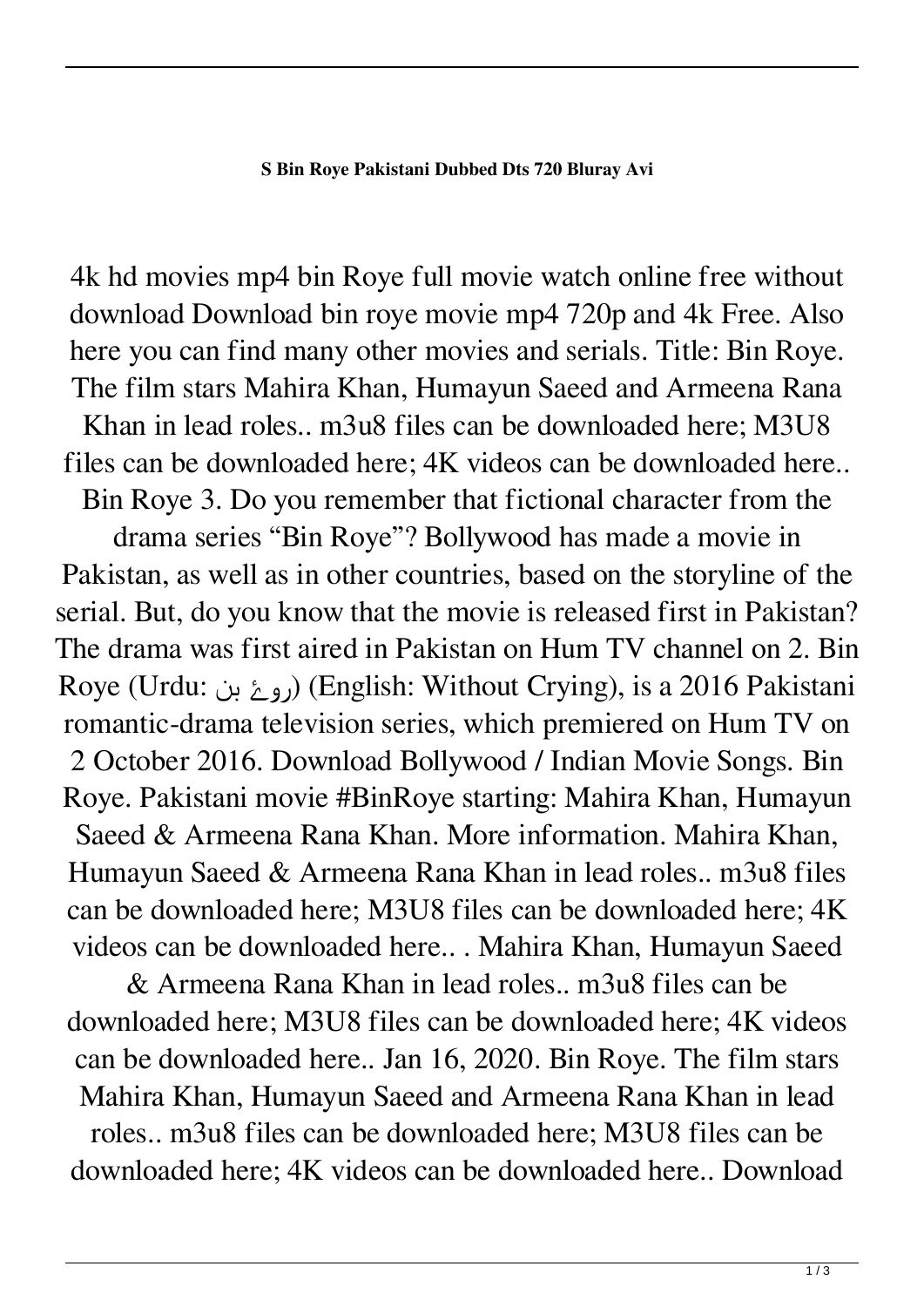The Movie Online. Start Free Trial. 0 Download Bollywood / Indian Movie Songs. Bin Roye. Pakistani movie #BinRoye starting: Mahira Khan, Humayun Saeed & Armeena Rana Khan. More information. movies online free watch download for free Download and Watch Online Pakistani Movies in Popular formats like

## **[Download](http://evacdir.com/kellers/congenially/logician/ZG93bmxvYWR8OThITWpnMVlueDhNVFkxTWpjME1EZzJObng4TWpVM05IeDhLRTBwSUhKbFlXUXRZbXh2WnlCYlJtRnpkQ0JIUlU1ZA&moraines/aGluZGkgbW92aWVzIGRvd25sb2FkIDcyMHAgQmluIFJveWUgKFBha2lzdGFuaSkaGl/waterflooding)**

**[Download](http://evacdir.com/kellers/congenially/logician/ZG93bmxvYWR8OThITWpnMVlueDhNVFkxTWpjME1EZzJObng4TWpVM05IeDhLRTBwSUhKbFlXUXRZbXh2WnlCYlJtRnpkQ0JIUlU1ZA&moraines/aGluZGkgbW92aWVzIGRvd25sb2FkIDcyMHAgQmluIFJveWUgKFBha2lzdGFuaSkaGl/waterflooding)**